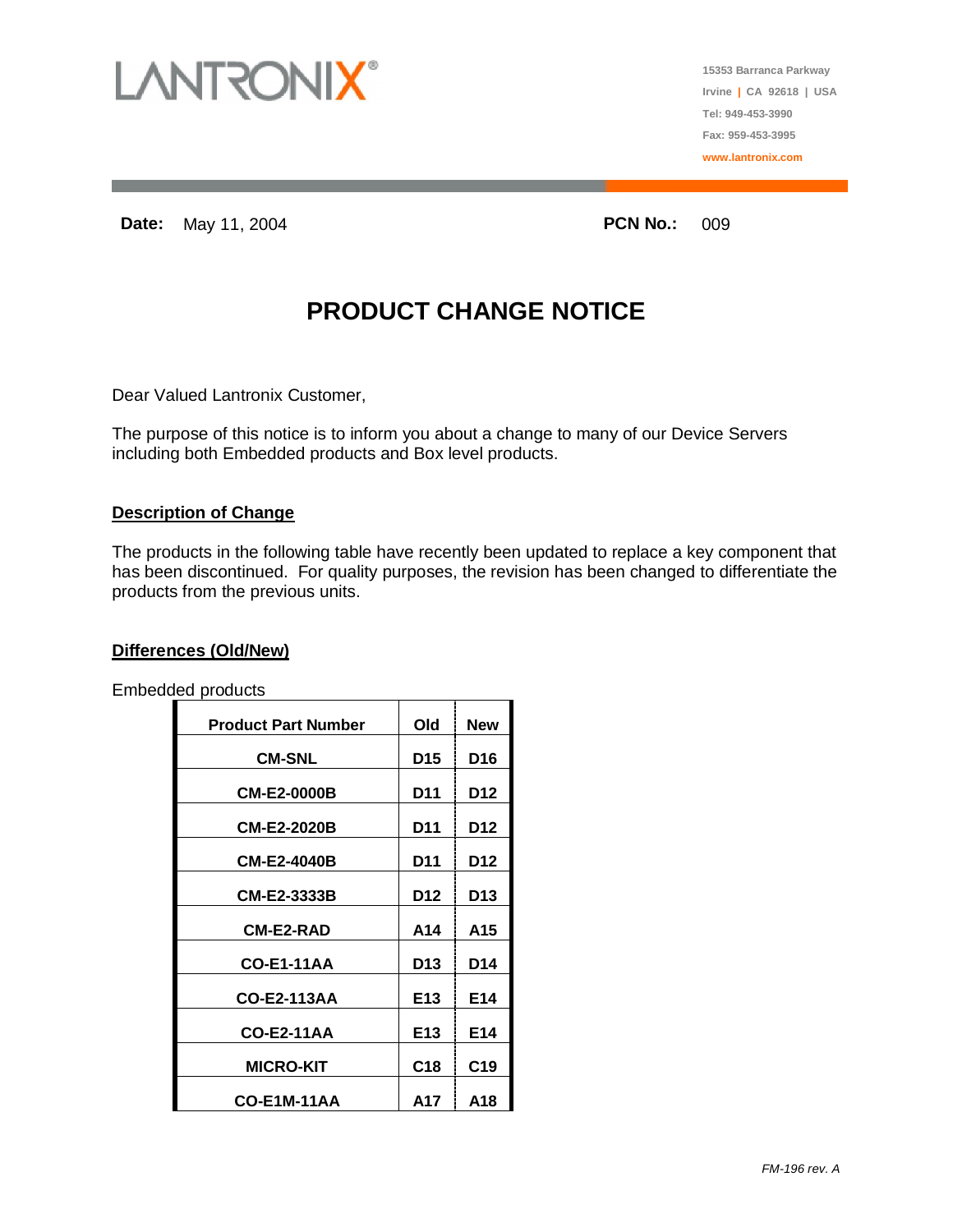# **LANTRONIX®**

**15353 Barranca Parkway Irvine | CA 92618 | USA Tel: 949-453-3990 Fax: 959-453-3995 www.lantronix.com**

| <b>CO-E1-IAP</b>     | A11             | A12             |
|----------------------|-----------------|-----------------|
| CO-E2-IAP            | A11             | A12             |
| CO-E2-11AA-COMM      | A11             | A12             |
| <b>CO-E2-11AA-RC</b> | A11             | A12             |
| CO-E1-11AA-ACAL      | A11             | A12             |
| <b>CO-E2-21AB</b>    | E13             | E14             |
| <b>CO-E2-22AA</b>    | E13             | E14             |
| <b>CO-E2-22AB</b>    | A11             | A12             |
|                      |                 |                 |
| <b>CO-E1-00AA</b>    | C <sub>13</sub> | C14             |
| <b>CO-E2-110AA</b>   | D13             | D14             |
| CO-E1M-00AA          | A16             | A17             |
| <b>CO-E2-00AB</b>    | D13             | D14             |
| <b>CO-E2-12AA</b>    | <b>B13</b>      | <b>B14</b>      |
| <b>CM-E1M-0000B</b>  | A11             | A12             |
| <b>CO-E2-11AG</b>    | C <sub>12</sub> | C <sub>13</sub> |
|                      |                 |                 |
| <b>CM-E2-3033B</b>   | B11             | <b>B12</b>      |

UDS-10 Box and Board products

| UDS-10B-BSCH        | A11             | A12             |
|---------------------|-----------------|-----------------|
| <b>UDS-10-01</b>    | F <sub>12</sub> | F13             |
| <b>UDS-10-02</b>    | F <sub>13</sub> | F14             |
| <b>UDS-10-00</b>    | D <sub>12</sub> | D13             |
| <b>UDS-10M-01</b>   | A15             | A16             |
| <b>UDS-10M-02</b>   | A <sub>15</sub> | A16             |
| UDS-10-IAP          | A16             | A17             |
| <b>UDS10-CHKPT</b>  | A12             | A13             |
| <b>UDS-10-NL-01</b> | E <sub>11</sub> | E <sub>12</sub> |